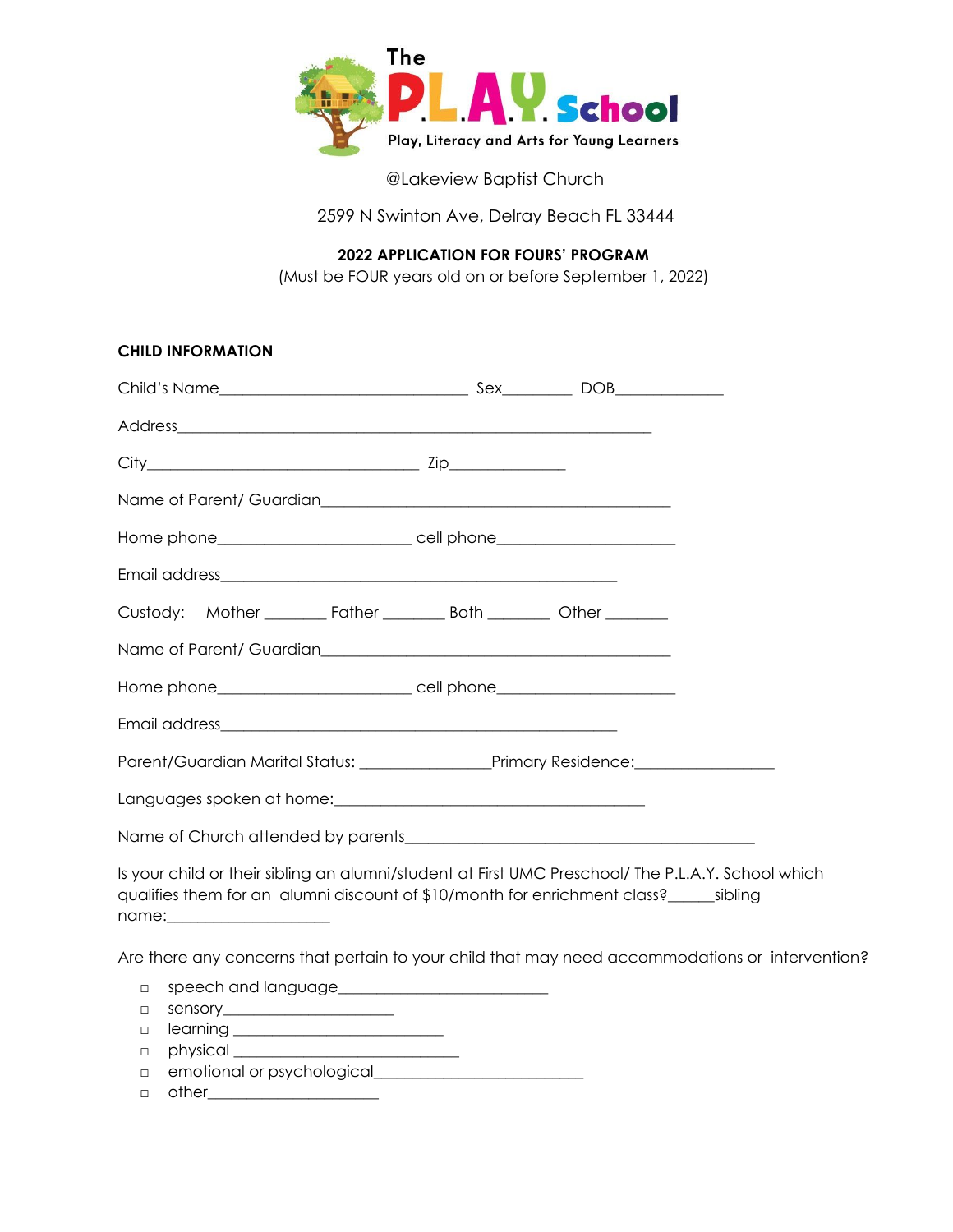## **MEDICAL INFORMATION**

I hereby grant permission for the staff of this facility to contact the following medical personnel to obtain emergency medical care if warranted.

| Doctor:     | Address: | Phone: |          |
|-------------|----------|--------|----------|
| Dentist:    | Address: | Phone: | Hospital |
| Preference: |          |        |          |

Please list allergies, special medical or dietary needs, or other information we should know about your child:

\_\_\_\_\_\_\_\_\_\_\_\_\_\_\_\_\_\_\_\_\_\_\_\_\_\_\_\_\_\_\_\_\_\_\_\_\_\_\_\_\_\_\_\_\_\_\_\_\_\_\_\_\_\_\_\_\_\_\_\_\_\_\_\_\_\_\_\_\_\_\_\_\_\_\_\_\_\_

#### **EMERGENCY CONTACTS**

Child will be released only to the custodial parent or legal guardian and the persons listed below. The following people will also be contacted and are authorized to remove the child from the facility in case

of illness, accident or emergency, if for some reason, the custodial parent or legal guardian cannot be reached:

| Name | Address | Phone # | Name        |
|------|---------|---------|-------------|
|      | Address | Phone # | <b>Name</b> |
|      | Address | Phone # |             |

**TUITION SCHEDULE:** I am enrolling my child for the following program **(choose one or both options):** 

- □ Mon/Wed/ Fri VPK Class, 8:30 AM 1:40 PM- paid by the State of Florida VPK voucher
- □ Tues/ Thu Enrichment Class, 8:30AM 1:30 PM \$295/month
- □ M/W/F Private Pay student \$300/month

#### **CONSENT**

- □ Unless I provide written documentation declining participation in specific, individual activities, I give permission for my child to take part in all school activities and in-house field trips.
- □ Florida State Child Care licensing requires all students to have a current physical examination (Form 3040) and immunization record/ religious exemption form (Form 680 or 681) within 30 days of enrollment. I agree to supply the required medical documentation prior to the start of school.
- □ l agree to provide an AM snack and a healthy lunch for my child each school day.
- □ lagree to make a one-time, annual, tax-deductible supply and activity donation of \$250.00 to The P.L.A.Y. school. Donations of requested cleaning and school supplies equal to the same amount can be given in lieu of the \$250.
- □ I agree to read the parent handbook, containing materials and policies required for Child Care licensing, and to comply with the policies included therein.